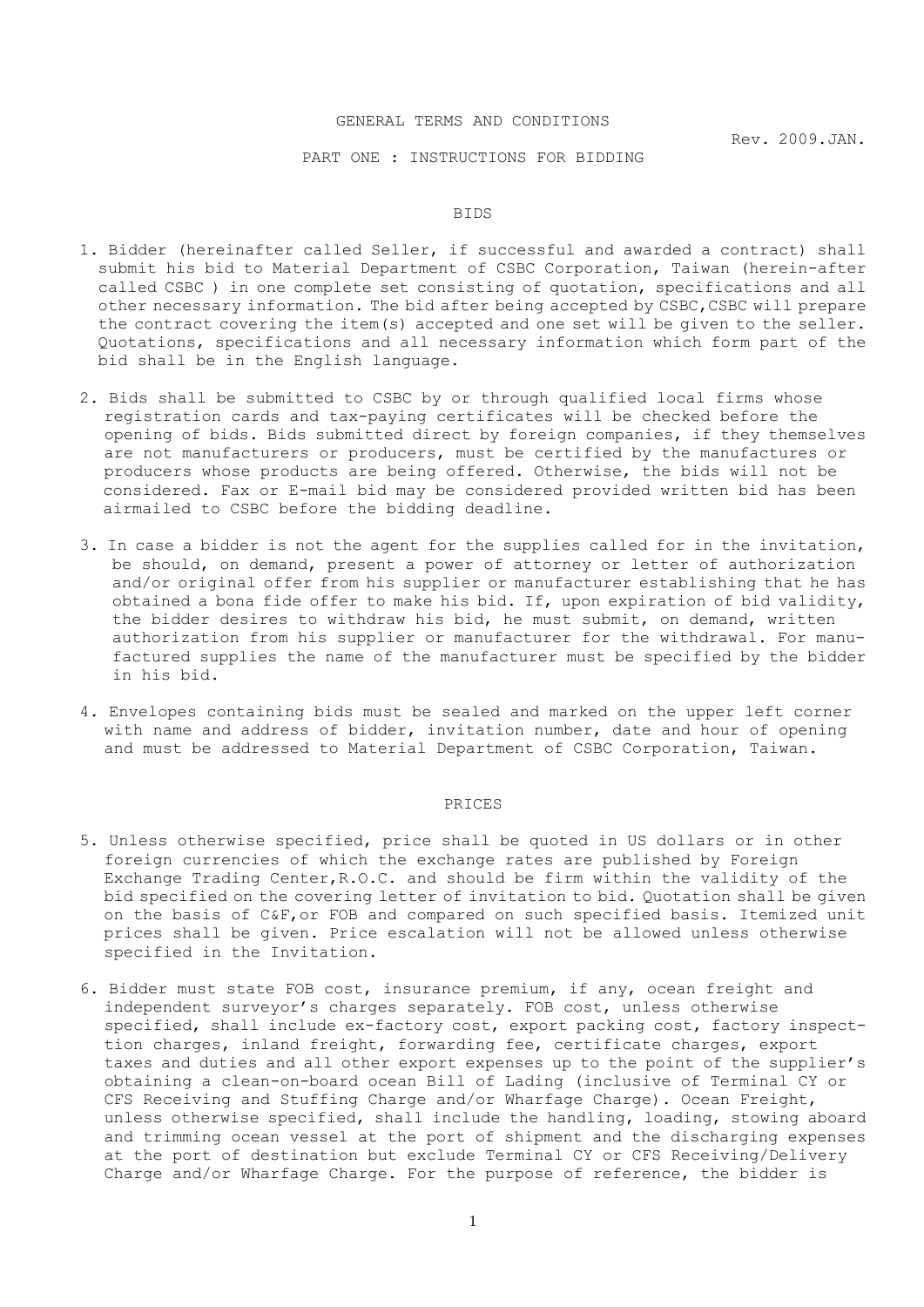requested to indicate shipping measurement tons and/or weight of the supplies being offered.

# SPECIFICATIONS AND TERMS

- 7. Bidder shall state in his bid that the supplies he offered fully meet the specifications as contained in the Invitation. In case of any deviation from the specifications and/or standard in order to meet the manufacturer's standard practices, the bidder must clearly and explicitly state and enumerate in detail each deviation. Deviations from specifications and/or standard which, in CSBC' s judgement, result in quality or performance inferior to that specified will not be considered.
- 8. Any reference to catalogue numbers or brand names in the Invitation, unless otherwise specified, is intended to be descriptive and not restrictive and only to indicate to prospective bidders the type of supplies that will be satisfactory. Bids on other makes or brands will also be considered provided the bidder clearly states in his bid exactly what he intends to furnish and forwards with his bid a cut, illustration or other descriptive matter which will clearly indicate the characteristics of the supplies covered by his bid.
- 9. No bidder will be permitted to alter his bid after the bids have been opened. Only clarifications not changing the substance of the bid may be made and accepted.
- 10. Unless otherwise specified by the bidder, any of the terms and/or conditions that may appear or have been inadvertently printed or typed on the supplementary materials including literatures, catalogue and/or attachments submitted by the bidder with his bid shall be considered as null and void, and the bid shall be considered as conforming to all the requirements of the Invitation.

# BID BOND

- 11. In case a bid bond is required as stated on the covering letter of invitation to bid, such bid bond not less than five per cent (5%) of the total bid value in the form of cash, R.O.C.'s Government Bond, bank draft, bank guarantee, certified check, or letter of credit shall be posted by all bidders before the opening of bids. If a bidder fails to do so, his bid will not be considered. Said bond shall be in US dollars or other foreign currencies acceptable to CSBC or in the equivalent thereof in New Taiwan dollars at the then prevailing rate of exchange applicable to inward remittance. The bid bond may be posted with any first class bank in Taiwan or its foreign correspondent banks. In the latter case, the bidder is required to bind himself to obtain necessary permit form relevant authorities to transfer the bond to Material Department of CSBC, in case it is confiscated. The bidder should ask the bank where the bond is posted to notify CSBC by SWIFT(Society for Worldwide Inter-bank Financial Telecommunication), at the bidder's expense of the invitation number, bidder's name and the amount of bond received. Such cable advice must reach CSBC before the opening of bids. In case the bid bond is posted by a foreign supplier on behalf of a local bidder in Taiwan, the name of the local bidder must be clearly indicated in the bond document and the above-mentioned cable advice.
- 12. In case the bid bond is posted in the form of bank guarantee or letter of credit, it must be valid, unless otherwise specified in the Invitation, 60 days longer than the required validity of the bid, and must conform in substance to the attached Standard Bid Bond Form ( see Attachment 1). In case the bid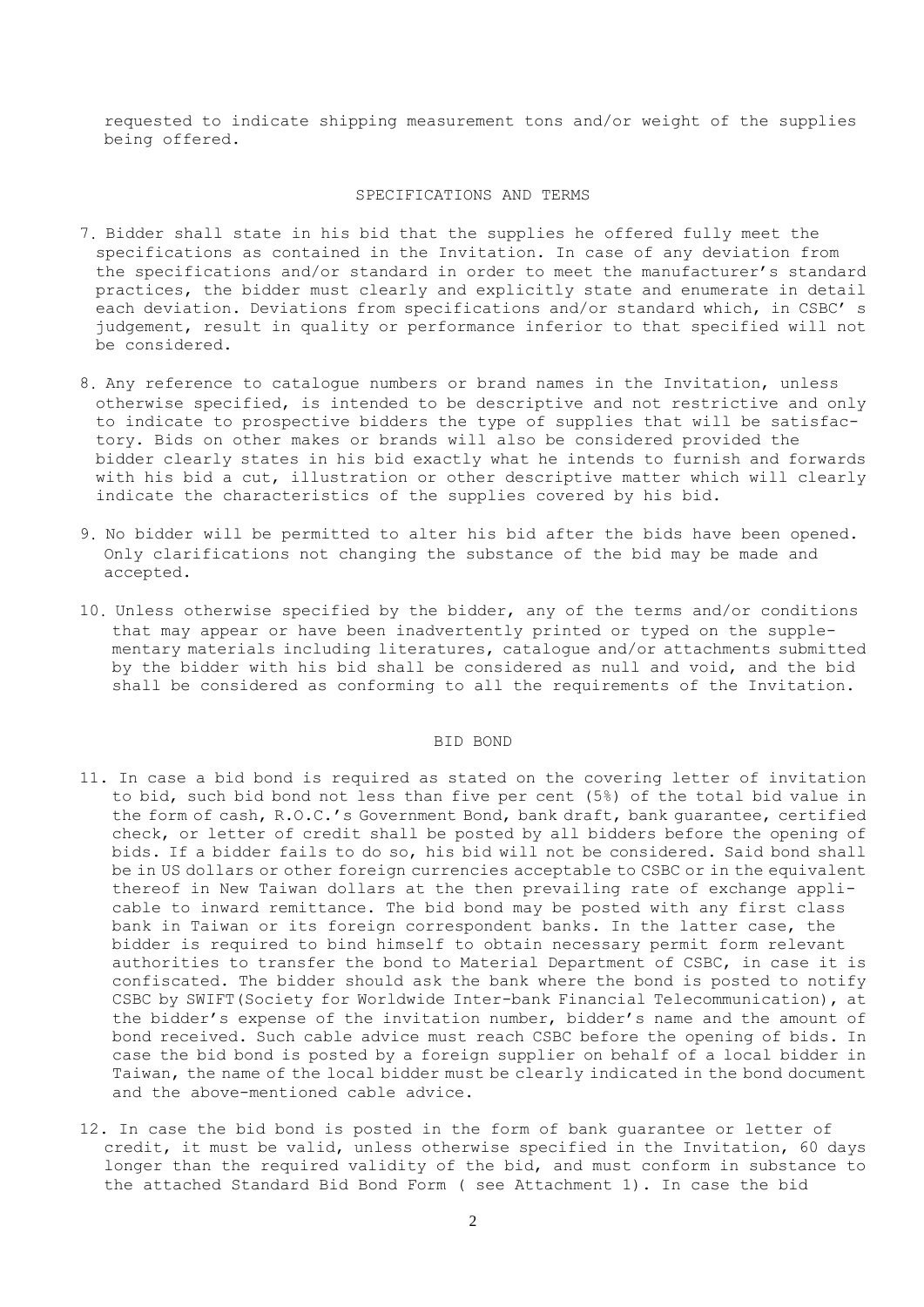validity is extended, the validity of the bid bond shall also be extended as required.

- 13. Bid bonds will be released to unsuccessful bidders without interest after the expiration of bid validity or after the award of a contract, and to successful bidder(s) after posting of performance bond(s) . Withdrawal of any bid before its expiration and/or after its being accepted by CSBC or failure in posting the performance bond within eighteen (18) calendar days after the date of signing contract will automatically result in the unconditional confiscation of the bidder's bid bond without recourse. If one or more items of a bid or part thereof should be withdrawn before expiration and/or after being accepted by CSBC, that portion of the bid bond applicable to such item or items or part thereof will be unconditionally confiscated without recourse. However, if it is stated in the invitation that award will be made on group basis, the entire bid bond applicable to the group will be confiscated regardless of whether the entire group or part thereof is withdrawn.
- 14. For an Invitation issued that a bid bond is not required as stated on the face sheet, the Bidder is not required to post a bid bond. However, in case the Bidder withdraws his bid before its expiration or after its acceptance by CSBC, he shall pay to CSBC a penalty in the amount equal to five per cent (5%) of the total bid value provided the relevant L/C has not been issued. After issuance of the relevant  $L/C$ , the penalty shall be five per cent (5%) of the total bid value. If the bid is partly withdrawn, the penalty shall be paid pro rata. however, if it is stated in the Invitation that award will be made on group basis, the Bidder shall pay the penalty computed on the basis of the total bid value of the whole group regardless of whether the entire group o a part Thereof is withdrawn. Payment of the aforesaid penalty shall be effected by The bidder within one month after receipt of CSBC's written notice, or the Bidder shall be barred from participating in future tenders until the penalty is paid.

# EVALUATION AND AWARD

- 15. In case of error(s) in the calculation of prices in the bid,or an error in the total price, the total price shall govern (the component prices and/or unit price shall be adjusted accordingly).
- 16. CSBC reserves the right to reject any or all bids to accept any item or items, or part thereof in the bid unless otherwise specified by CSBC or by Bidder and to award the contract on FOB/FAS, C&F or CIF basis no matter what basis is originally called for in the Invitation.
- 17. Comparison of all bids shall be calculated by the closing rate of spot foreign exchange selling by the Bank of Taiwan,R. O. C. on the first working day prior to the date of open Bid(to the price for multi-step opening of bid).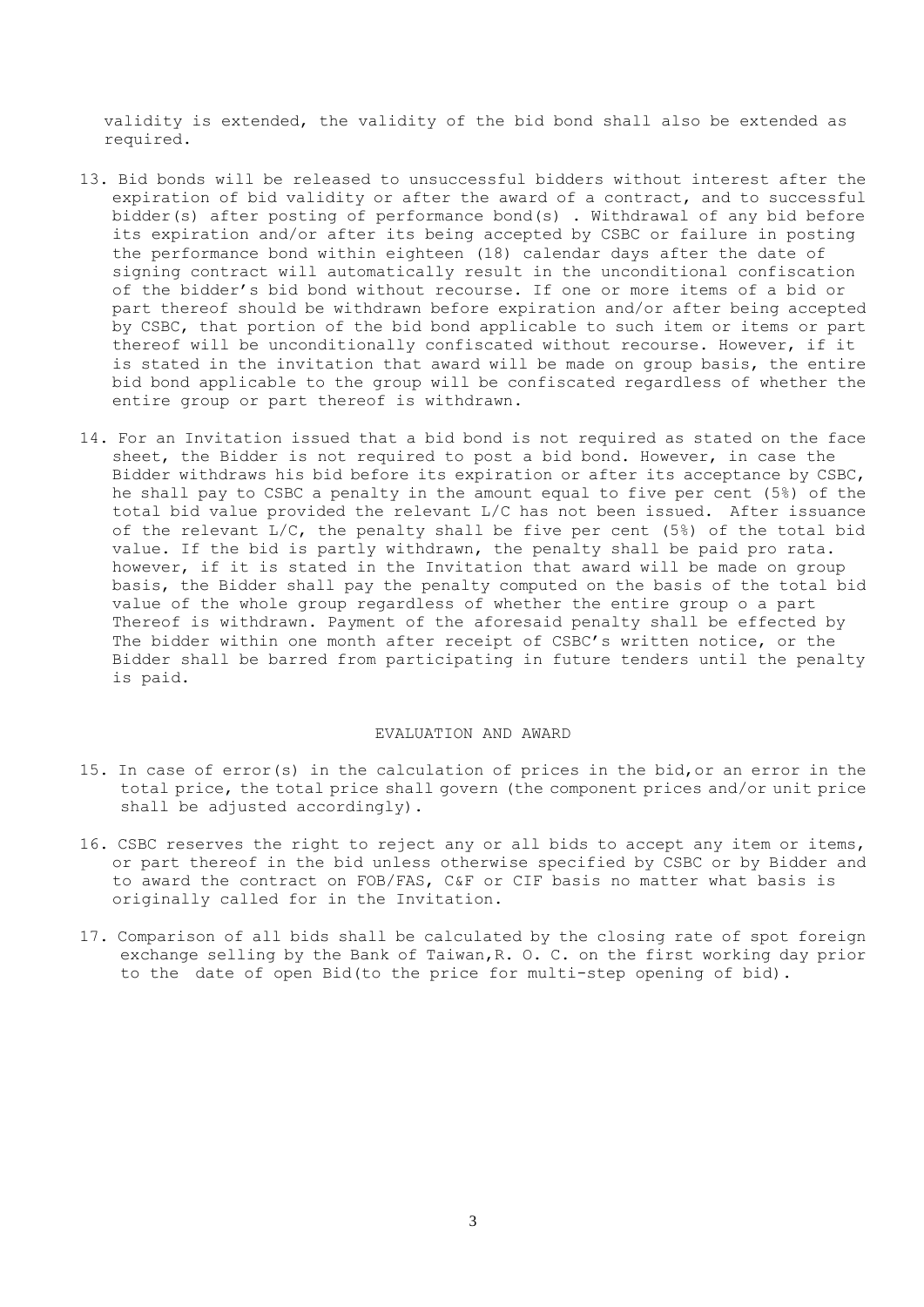# PART TWO : CONDITIONS OF CONTRACT

# CONTRACT SUPPLIES

1. All supplies furnished under this Contract shall be brand new, unused and in compliance with the requirements of the specifications set forth in the contract. Spare parts, if furnished, shall be identical to original parts. Points not adequately described by the contract specifications shall be in accordance with the best commercial practice. The specifications as contained in the Invitation and any deviations or exceptions thereto as provided in Articles 7, 8 and 10 of Instructions and as approved by CSBC shall become a part of Contract.

### PERFORMANCE BOND

- 2. For any contract above NTD\$1,000,000.00 or its equivalent in other currencies, Seller Shall deposit a performance bond, within eighteen (18) calendar days after the Date of signing contract, in the form of cash, R.O.C.'s Government Bond, bank Draft, bank guarantee, certified check or letter of credit in a sum of not less than five per cent (5%) of the contract value. Delay in posting the performance bond will be recorded as bad performance on the part of Seller. Such bond shall be the currencies accepted in the contract. The performance bond may be deposited with any first class bank in Taiwan or its foreign correspondent bank. In the latter case, Seller is required to bind himself to obtain the necessary permit from relevant authorities to transfer the bond to CSBC in case it is confiscated. Seller should ask the bank where the bond is deposited to notify CSBC at Seller's expense by SWIFT of the invitation number, the contract number and the amount of the bond deposited. In case the performance bond is posted by a foreign supplier on behalf of Seller in Taiwan, the name of the local seller must be clearly indicated in the bond document and the above mentioned SWIFT advice. Only after the deposit of the performance bond by the seller will the relevant Letter of Credit for the contract be issued to the beneficiary.
- 3. For any contract below NTD\$1,000,000.00 or its equivalent in other currencies, the performance bond is not required. However, in the event of a default of contract on the part of Seller, he shall pay to CSBC a penalty in the amount equal to the performance bond as required in Article 2 of Conditions. He should also pay the compensation for losses claimed by CSBC. The payment of said penalty and/or compensation shall be effected by Seller within one month after receipt of CSBC's written notice, otherwise Seller shall be barred from participating in future tenders until the payment is effected.
	- 4. In case the performance bond is posted in the form of bank guarantee or Letter of Credit, it must be valid, unless otherwise specified by CSBC, for at least 180 days after the contract shipment date and must conform in substance to the attached Standard Performance Bond Form ( See Attachment 2). In case any claim against shortage or defects in supplies or penalty for delay in shipment is not settled within the guaranty period, the validity of the performance bond before its expiration.
- 5. The performance bond will be released without interest after all the contracted supplies have arrived at the destination and have been found to be in acceptable condition according to the specifications and requirements of the contract. If the supplies are found to be unacceptable upon inspection after arrival at the destination, the performance bond will be withheld by CSBC pending a satisfactory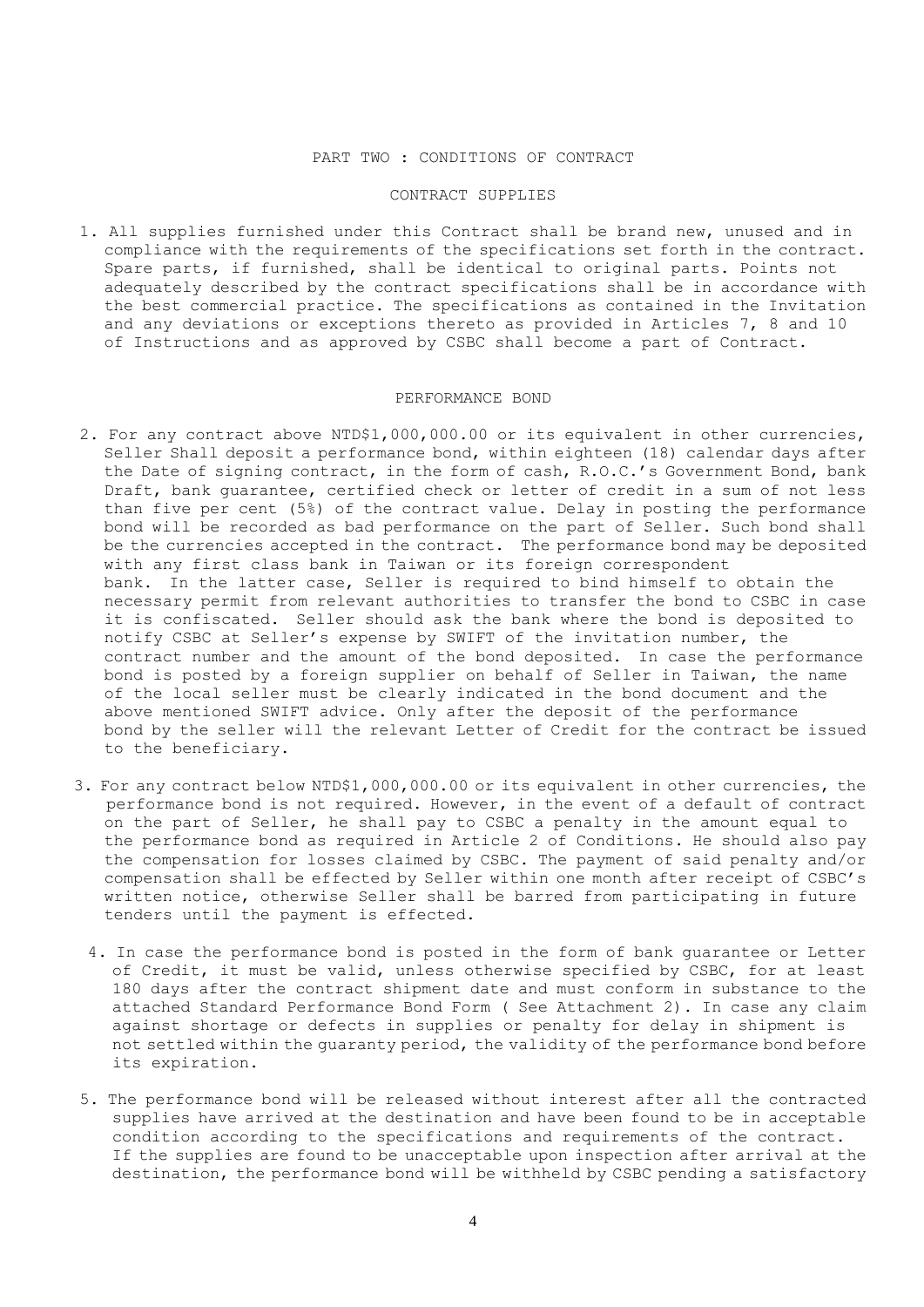completion or replacement and/or settlement of all claims for losses and penalties for delay in shipment.

In the event of a default of contract on the part of Seller, CSBC may, without prejudice to other rights of CSBC, terminate by written notice the rights of seller to proceed with any or all remaining shipments, confiscate without recourse the full amount of the performance bond or portion thereof pro rata to the amount of undelivered or unacceptable supplies to protect the interest of CSBC.

# PAYMENT, SHIPPING DOCUMENTS

6. Payment for the supplies under this contract, unless otherwise specified, shall be made to Seller by an irrevocable Letter of Credit (L/C) in favor of the L/C Beneficiary named by Seller in his bid and all banking charges outside of The Republic of China incurred under the letter of credit or remittance shall be borne by L/C Beneficiary/Seller.

The said L/C will be issued to the beneficiary within a reasonable time payable against the following documents:

- (1) Commercial Invoice in eight copies indicating invitation and contract number, and itemized prices, etc.
- (2) Packing List and/or weight list in eight copies.
- (3) Certificate of origin, if required.
- (4) Insurance Certificate (or Policy), if contract is signed on CIF basis.
- (5) Two original and four copies of clean-on-board ocean Bill of Lading marked "freight prepaid" (for C&F or CIF contracts) or "freight-collect" (for FOB contracts) and made out to the order of CSBC Corporation,Taiwan. In case of air-lift delivery, clean Air-Way Bill will be acceptable in lieu of ocean Bill of Lading. In case of Parcel-Post delivery, registered Post Receipt will be acceptable in lieu of ocean Bill of Lading. Such Post Receipt must bear CSBC's contract number and L/C number and Seller must cover insurance for the parcel to ensure its safe arrival regardless of the basis of the contract.
- (6) Inspection Certificate issued by the manufacturer or the independent Inspection firm designated by CSBC showing that the supplies shipped fully conform to the specifications and requirement of the contract and are in 100% new and sound condition.
- (7) Suppliers Certificate showing the actual amount of commission paid or to be paid to Seller by the Supplier.
- (8) A certificate issued by the L/C Beneficiary stating that he has forwarded by registered airmail one original Bill of Lading and two copies each of the documents as require above to Material Department of CSBC Corporation, Taiwan. In case Seller should request that the L/C be confirmed by a bank other than the opening bank or be issued through a designated bank, any additional expenses incurred for such confirmation and/or designation shall be for Seller's account.
- 7. Immediately after loading, Seller should forward by registered airmail one original Bill of Lading and two copies each of above documents to CSBC.
- 8. Any increase in FOB/FAS cost, insurance premium, ocean/air freight and/or independent inspection charges over and above the amount stated in this contract Shall be for Seller's account, However, if the actual amount of ocean/air Freight paid to the shipping company or air lines is less than that shown in the contract, the unused balance should not be drawn form L/C, otherwise Seller shall pay back to CSBC.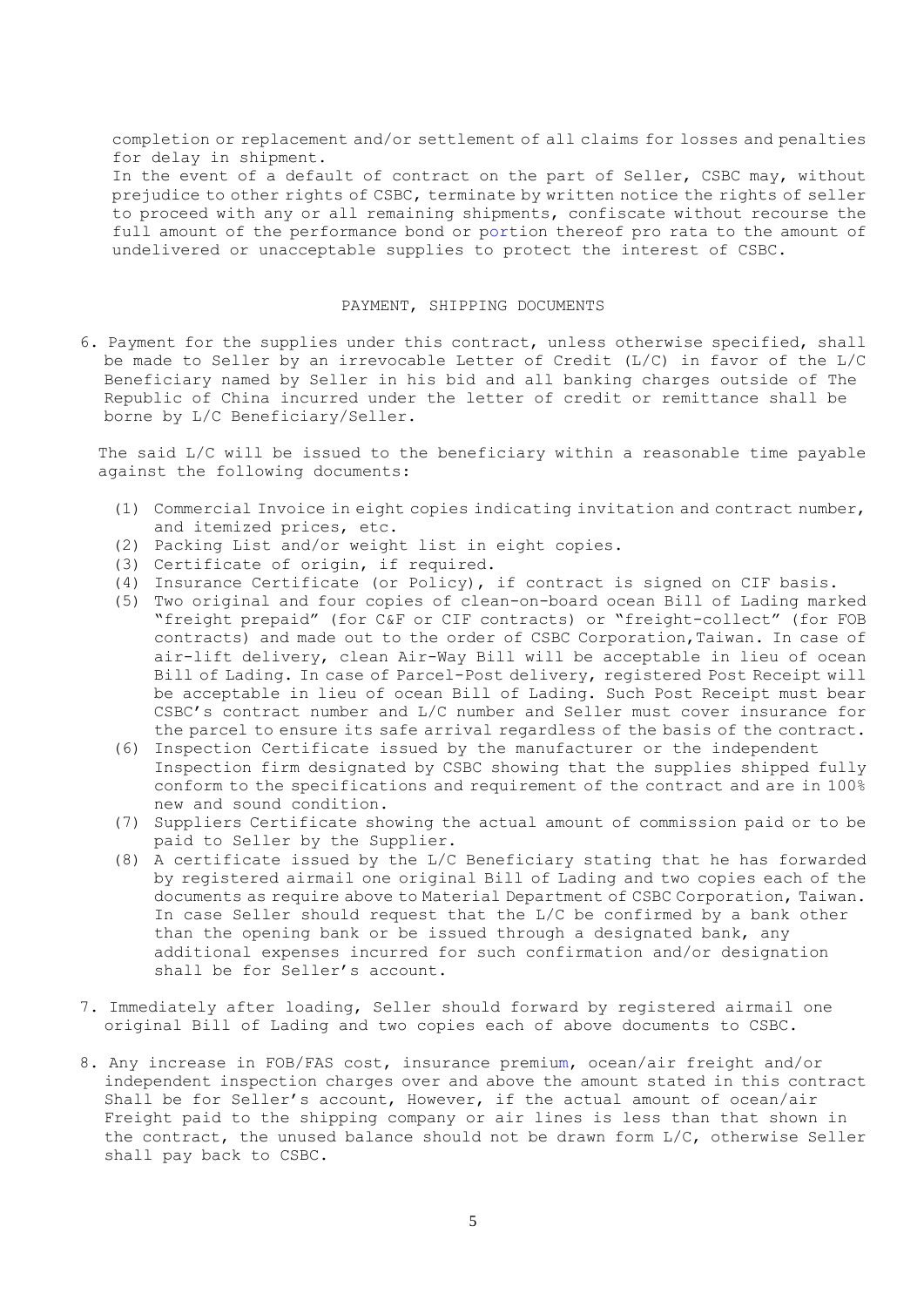9. In case CSBC is unable to take delivery for the cargo as a result of Seller's delay in making the above-mentioned shipping documents to CSBC or as a result of the documents presented not conforming to the requirements of the contract or the relevant L/C, regardless of whether these documents are acceptable to the bank under guarantee or not, the extra storage charge for the cargo and/or other expenses thus incurred shall be borne by Seller.

# INSPECTION

10. In case an independent inspection is necessary for the supplies covered by the contract, CSBC shall appoint an inspector to inspect the supplies during the process of manufacturing and/or prior to delivery and the scope of inspection will be stated in the specification attached to the Invitation or in CSBC's letter of appointment. All costs or such inspection, inspector's fee and expenses shall be for Seller's account regardless of whether the inspection charges mentioned in the Contract is sufficient or not. Inspection is to be made on specifications, quality, quantity and/or net weight, proper packing and marking, including running test when necessary. If inspection is made at a place other than the port of shipment, the supplies should be identified and controlled at the port of shipment by the inspector. Inspection certificate and reports shall be issued to Seller by the inspector within one week after the inspection is completed.

 Seller shall notify the inspector as soon as the supplies are ready for inspec tion. And the inspector shall contact seller for carrying out the inspection. The inspector shall have the authority to reject any supplies or lots of supplies which are found to be defective in material or workmanship or not in conformity with specifications and requirements of the contract. In the event the inspector disapporves any supplies, he should withhold issuance of the inspection certificate until the supplies are corrected or replaced and found to be in conformity with the specifications and requirements of the contract. All expenses and costs for removing the rejected supplies and making correction Or replacement shall be for Seller's account.

# PACKING, SHIPPING MARKS

- 11. Supplies covered by this contract shall be packed in such a manner as will be adequate for seaborne or air-borne export shipment. The packing for sea-borne shipment must be sufficient to secure safe arrival at destination fully conver ing such overseas shipping hazards as rough handling and possible corrosion due to exposure to salt atmosphere, salt spray or open storage. For any loss or damage in transit attributable to improper packing, compensation shall be paid to CSBC by Seller.
- 12. Contents of each shipping package shall be itemized on a detailed Packing List, showing exact weight, extreme outside dimensions (length, width and height) of each piece or container. If all pieces or containers are uniform in size or weight, it may show the dimensions and the weight of one only. One copy of the detailed packing list shall be enclosed in each package to be shipped. Shall also be enclosed in one package a master package list, summarizing and identifying each individual package which is a part of the shipment. The number of the package in which the master packing list is contained should be shown on each packing list. On barrels, bags, drums or kegs where it is not feasible to place the packing list inside the container, all pertinent information is to be stenciled on the outside of barrel, bag, drum or keg and will constitute a packing list.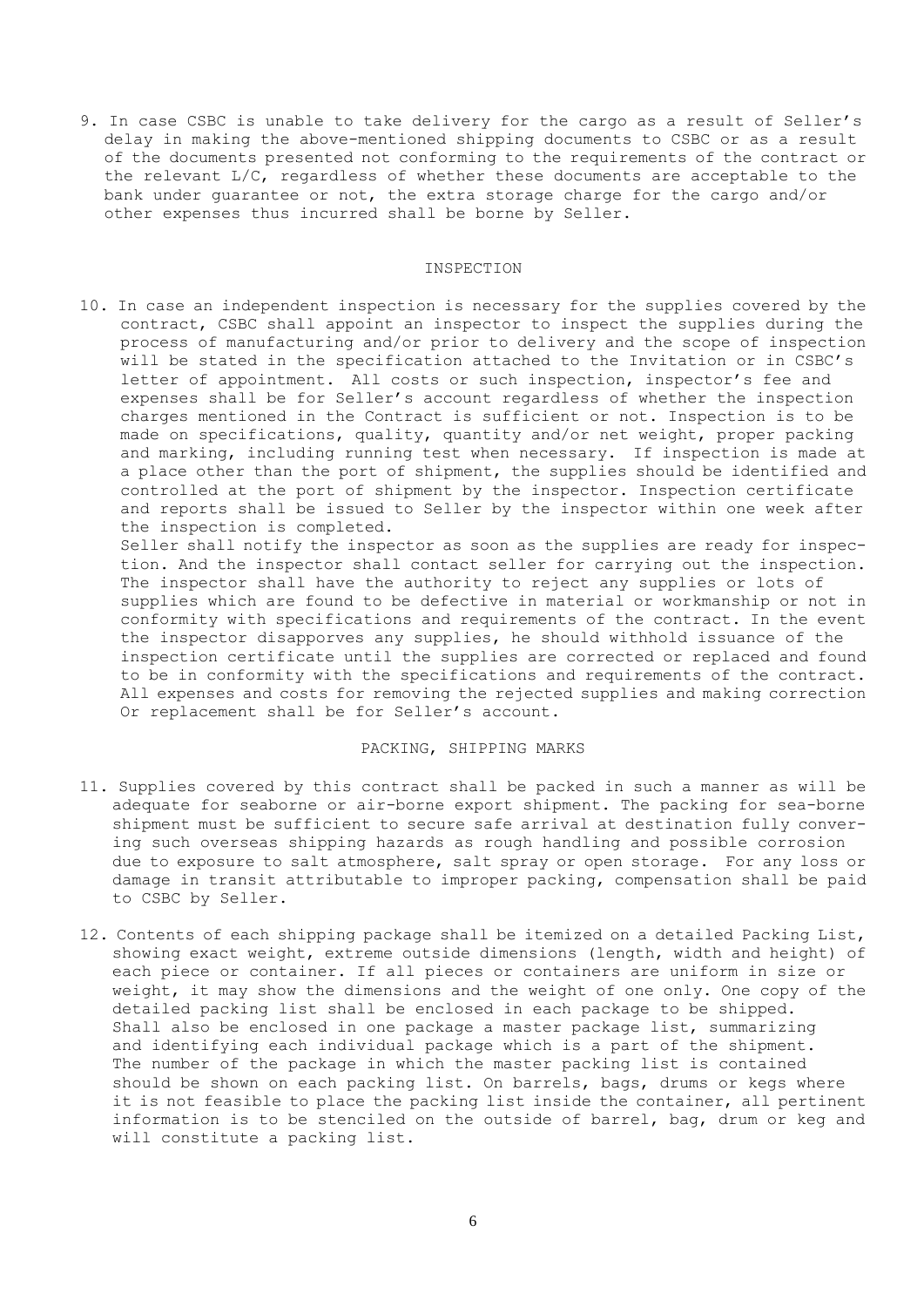13. Following shipping marks should be properly made on all packages:



| <b>CSBC</b>       | Destination:                           | Taiwan, ROC |  |
|-------------------|----------------------------------------|-------------|--|
| Invitation Number | Package No.                            |             |  |
| Contract Number   | Gross Wt.                              | Kas.        |  |
|                   | Dim.                                   | Cu.M.       |  |
|                   | Additional Marking as required on face |             |  |
|                   | sheet                                  |             |  |

#### SHIPMENT

- 14. For contract signed on C&F or CIF basis, Seller shall be responsible for arrangement of shipment by sea or air in accordance with the requirement of the contract. For contract signed on FOB or FAS basis, unless otherwise specified in the Contract, CSBC will arrange the vessel(s) to carry the supplies through a forwarding agent or shipping company who will contact Seller for shipment. Without CSBC's consent, the Seller/Supplier shall not deliver the supplies on board a carrier other than the one arranged by CSBC; otherwise, the Seller/Supplier shall be responsible for any consequences and/or compensa tion for loss suffered by CSBC.
- 15. The Seller shall be responsible for any additional insurance premium incurred because of the age of the carrying ocean vessel arranged by the Seller. Shipment on deck or transshipment will not be allowed unless otherwise specified.
- 16. Seller should not ship more than the contracted quantity or weight, and CSBC Shall not be held responsible for payment for aforesaid excess quantity or weight. L/C Beneficiary shall not invoice over the contract amount, otherwise Seller shall be obligated to pay back to CSBC the overdrawn amount. Supplies Shipped in excess of the contracted quantity or weight shall be unconditionally surrendered gratis by Seller to CSBC and Seller should be responsible for all consequences of the excess shipment. Any shortage of the contracted supplies shall be made up by the Seller upon receipt of CSBC's written notice; and all additional costs thus incurred such as insurance, freight, charges, fees, duties and all other relevant expenses involved in shipment of the shortage supplies shall be borne by the Seller.

# **INSURANCE**

17. For contracts on CIF basis, Seller shall effect insurance in accordance with the Insurance coverage itemized on the face sheet of the contract, and the insured value should not be less than the total invoice value plus ten percent. Insurance certificate or policy should be endorsed to the order of Material Department of CSBC Corporation, Taiwan upon presentation of shipping documents to the bank. For all contracts such as those on C&F, FAS or FOB basis, Seller shall Fax or E-mail, to CSBC Corporation,Taiwan (Kaohsiung), detailed particulars of each shipment including the following items to enable CSBC to arrange for insurance: "Invitation number, contract number, brief description of supplies to be shipped, quantity to be shipped, name of ship booked, port of departure, estimated time of departure (ETD), estimated time of arrival (ETA) and total invoice value of cargo." Failing to notify CSBC in time, Seller shall be responsible for all consequences and shall pay CSBC without dispute for any loss or damage thus incurred as result of lack of insurance coverage.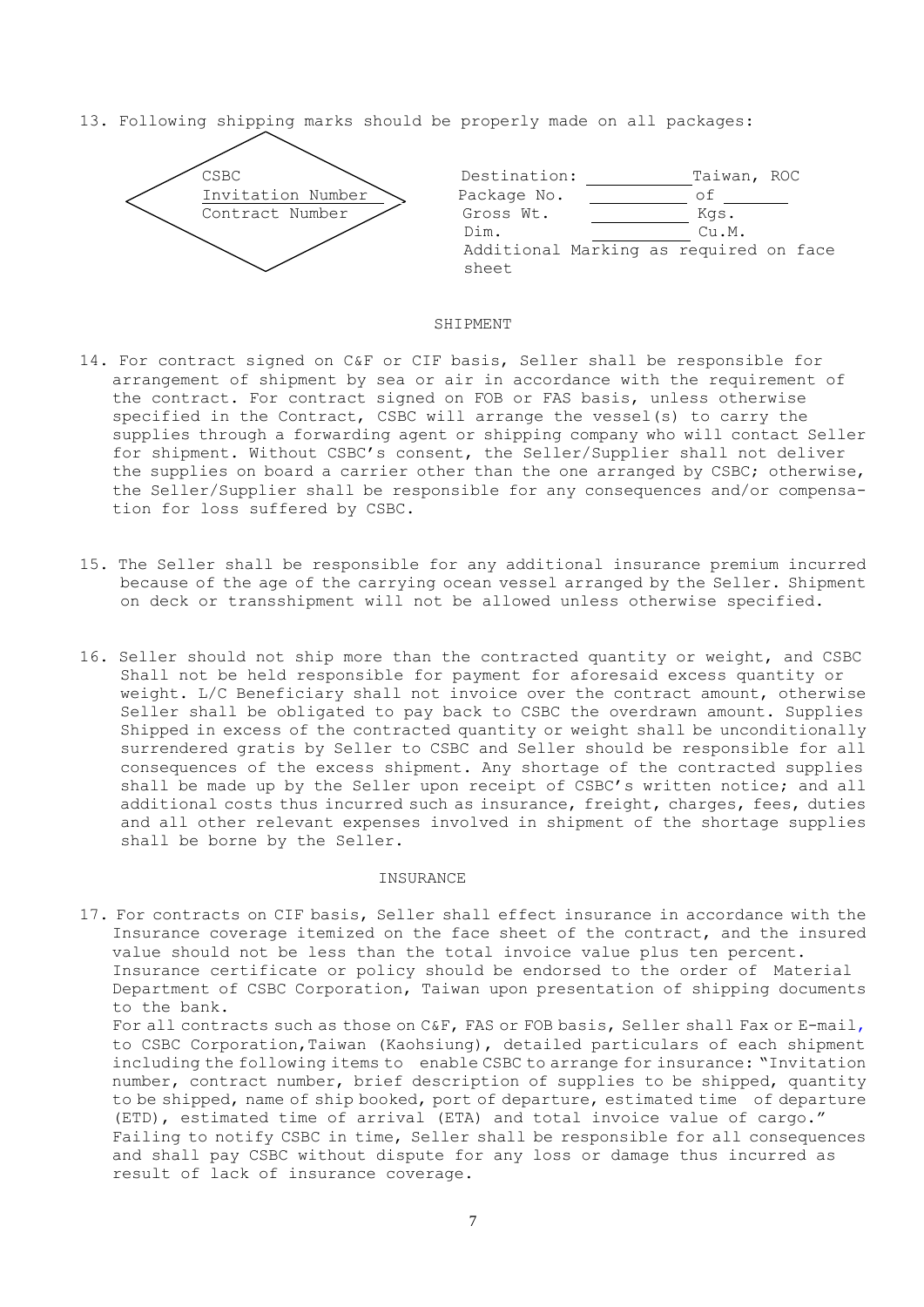#### WARRANTY PENALTIES

- 18. The shipment of the contracted supplies should be made on or before the shipment date as specified in the contract. If Seller is unable to effect shipment on or before the shipment data as stated in the contract, he may make shipment within the next 50 days but must then make a penalty payment to CSBC on the basis of 0.1% of the contract value of the delayed portion for each day's delay and bear the charges of amendment of L/C. In case of any further delay, CSBC shall have the option of either granting an extension or terminating the contract, ruling the case as a default and collecting Seller's performance bond without recourse. In case an extension is granted, Seller may effect shipment within the further extended period but must pay the penalty and bear the charges of amendment of L/C as stipulated above. Delay penalty, if any, shall be collected from the payment to be effected by the L/C bank.
- 19. The Seller and/or manufacturer shall warrant that the said supplies are in conformity with the specifications and requirements of the Contract irrespective of whether the supplies have passed the loading inspection or not and that the supplies delivered under the Contract will be free of any defect(s) in design, material or workmanship for at least one year after CSBC's delivery of the ship to the ship's owner. In case damage of failure occurred within that period, the seller and/or manufacturer are obliged to replace or repair the defective parts free of charge.
- 20. In case any supplies are rejected within the warranty period, the Seller, upon receipt of CSBC's notice, shall dispatch replacement(s) at the earliest possible date. Such additional costs as insurance, freight, charges, fees, duties and all other relevant expenses involved in shipment of the replace ments(s) and rejected supplies shall be borne by the Seller. But the rejected supplies shall not be shipped back to the port of origin until the replacement is accepted by CSBC. In case CSBC rejects any defective or nonconforming supplies and does not require replacement(s), or in case the Seller fails to make a replacement shipment within three months after receiving CSBC's notice, the Seller shall refund to CSBC such portion for the contract price of the supplies as is equitable in the circumstances. In case CSBC accepts the defective or nonconforming supplies or a part thereof with a claim for compensation, the Seller shall pay CSBC such compensation within one month after receiving CSBC's notice; otherwise, CSBC will collect the compensation from the performance bond. If, upon collection from the performance bond, there is still any difference due to CSBC, the Seller is liable for settlement of the compensation.
- 21. CSBC reserves the right to claim from Seller for compensation for any losses incurred as result of the delay caused by rejection and or replacement. Compensation for such losses shall be based on evidences and calculations to be provided by CSBC. If the losses were intangible and no definite dollar amount could be ascertained, the compensation would be calculated according to the penalty for delay in shipment as per Article 18 of Conditions from the date when Seller is notified of the rejection for the supplies up to the date when the replacement or refurnished supplies are shipped.
- 22. Seller shall be liable to pay banking charges or fine as well as for the loss incurred because of remitting back of foreign exchange due to his own fault.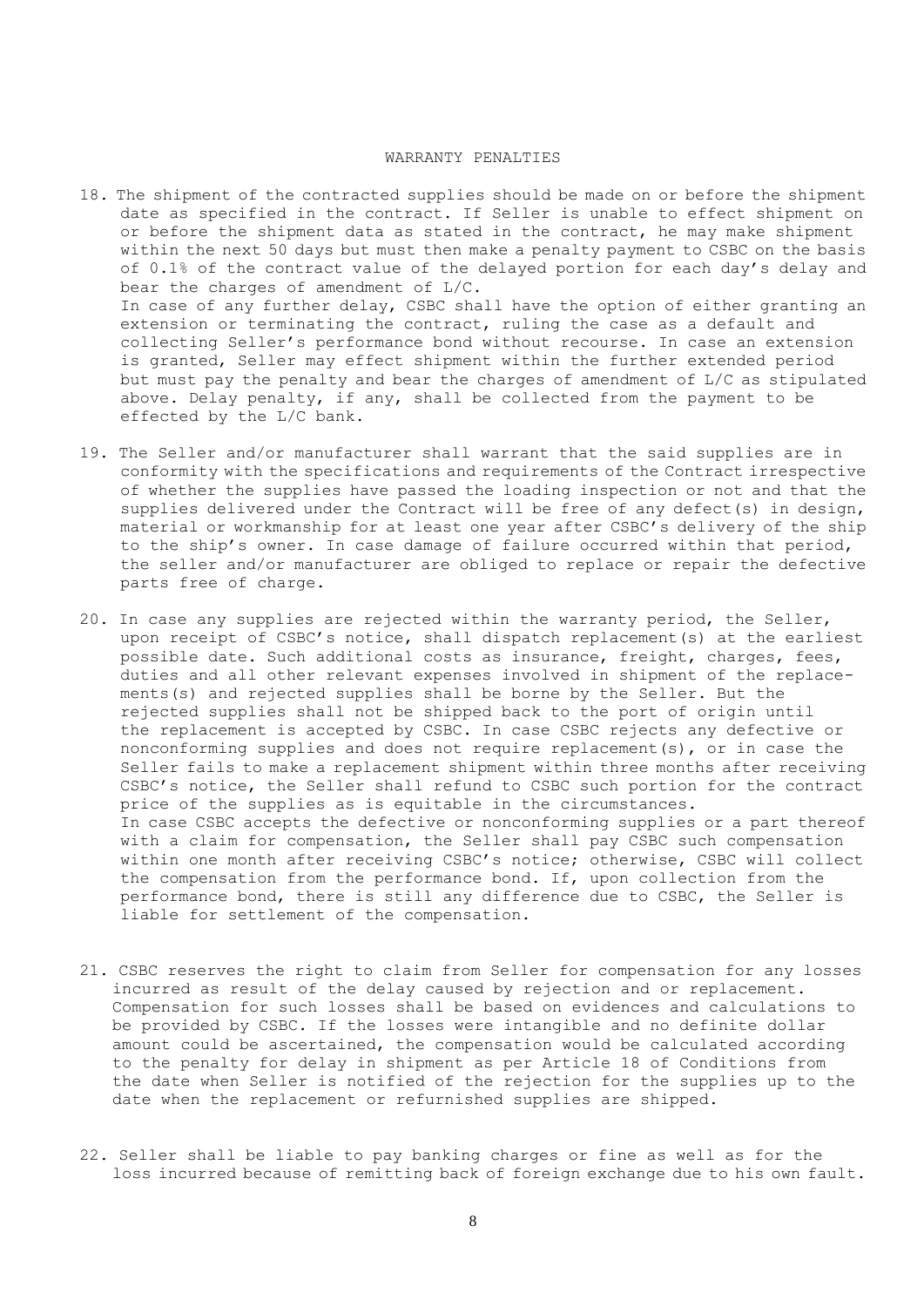### EXPORT LICENCE, TAX, ETC.

- 23. Seller should apply for export license, if required. Any export tax, fee or other charges of whatsoever nature, which now exist or may hereafter be imposed, shall be for Seller's account.
- 24. Seller shall hold and save CSBC and its staffs, agents, servants and employees harmless from liability of any nature or kind, including costs and expenses for or on account of any patented or unpatented invention, article, device or appliance manufactured or used in the performance of this contract, including their use or disposal by CSBC and vice versea.
- 25. Seller and/or his suppliers shall not give any commission or rebate to any personnel of CSBC Corporation,Taiwan involved in the transaction covered by this contract. In case Seller and/or his suppliers gives any special discount or deduction to CSBC from his original offer, such discount or deduction shall be indicated in this contract. Violation of this stipulation shall cause Weller to be subject to punishment by law and liable to all consequences and make compensations to the R.O.C.'s Government for any loss arising form such violation.
- 26. Any change in the specifications, terms and conditions of the contract shall be agreed upon by both parties and stated in Contract Amendment.

# FORCE MAJEURE

27. Seller is not responsible for delay or non-performance of his contractual obligation to sell, and CSBC is not responsible for delay or non-performance of its contractual obligation to purchase all or any part of the supplies caused by war blockade, revolution, insurrection, civil commotions, riots, mobilizations, strikes, lockouts, acts of God, plague or other epidemic, fire, flood, obstruction of navigation by ice at port of delivery and destination, acts of government or public enemy.

# ARBITRATION, LAWSUIT AND LAWS

28. Any dispute of whatever nature arising out of or, in any way, relating to the Contract or to its construction or fulfillment may be referred to arbitration or lawsuit. In the event of arbitration, it shall take place in Taipei, Republic of China, and proceed in accordance with the Statute of Commercial Arbitration of the Republic of China. In the event of lawsuit, it shall also take place in Taipei under the sole and exclusive jurisdiction of Taipei District Court, Republic of China. Whatever the case may be, the laws of the Republic of China shall govern.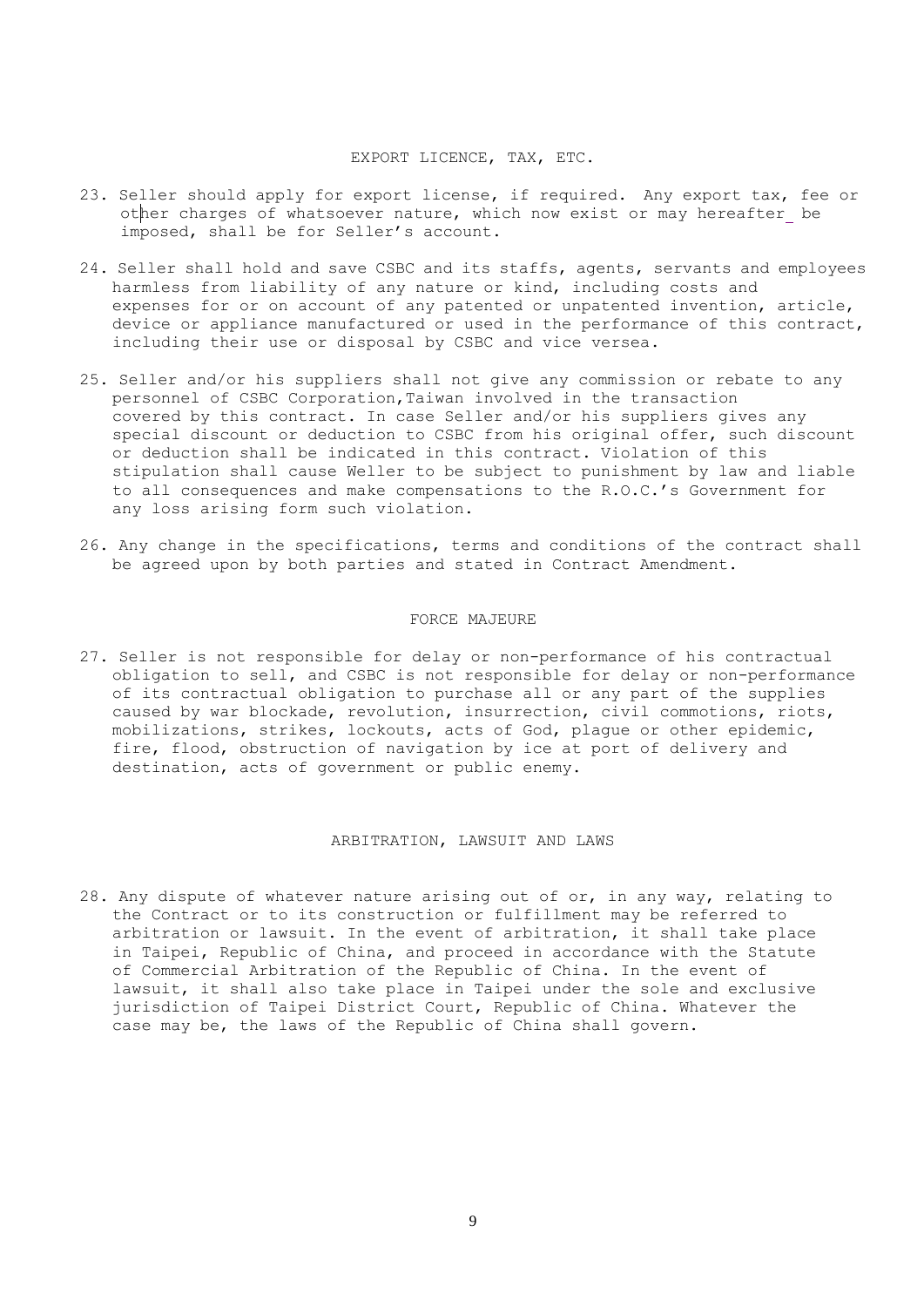### ATTACHMENT 1

# (SPECIMEN) STANDARD BID BOND FORM

Letter of Guarantee No. Date of Issuance: For ( Name of Currency & Amount in Figure ) as Bid bond

| CSBC Corporation, Taiwan                   | for your Invitation No. | Advised Through         |
|--------------------------------------------|-------------------------|-------------------------|
| Material Department                        |                         | (Name of Issuing Bank's |
| 3, Jhonggang Road, Siaogang District,      |                         | Correspondent Bank in   |
| Kaohsiung, 81234 Taiwan, Republic of China | Taipei)                 |                         |

Upon request of Messrs.(name of Accountee),we hereby agree to issue this irrevocable letter of guarantee up the aggregate amount of (name of currency & amount in words) only in your favor for account of (name of Accountee) as (name of Bidder)'s bid bond for your Invitation No. 48 and engage ourselves or the negotiating bank to pay you immediately without recourse upon receipt of your written statement certifying that (name of Bidder) have withdrawn their bid in its entirety or part thereof before its expiration including its extension, and/or after being accepted by you, or their failure in entering into contract after being awarded, or their failure in posting the performance bond within eighteen (18) calendar days after the date of the notice of award, accompanied by your simple receipt(s) or sight draft(s) drawn on (Issuing Bank or Account to be indicated by Issuing Bank).

We bind ourselves to obtain necessary permit from relevant authorities to transfer The claimed amount to you in case it is confiscated.

This letter of guarantee will expire at the negotiating bank in Taiwan on (date of expiration-30 days longer than validity of bid).

Authorized Signature